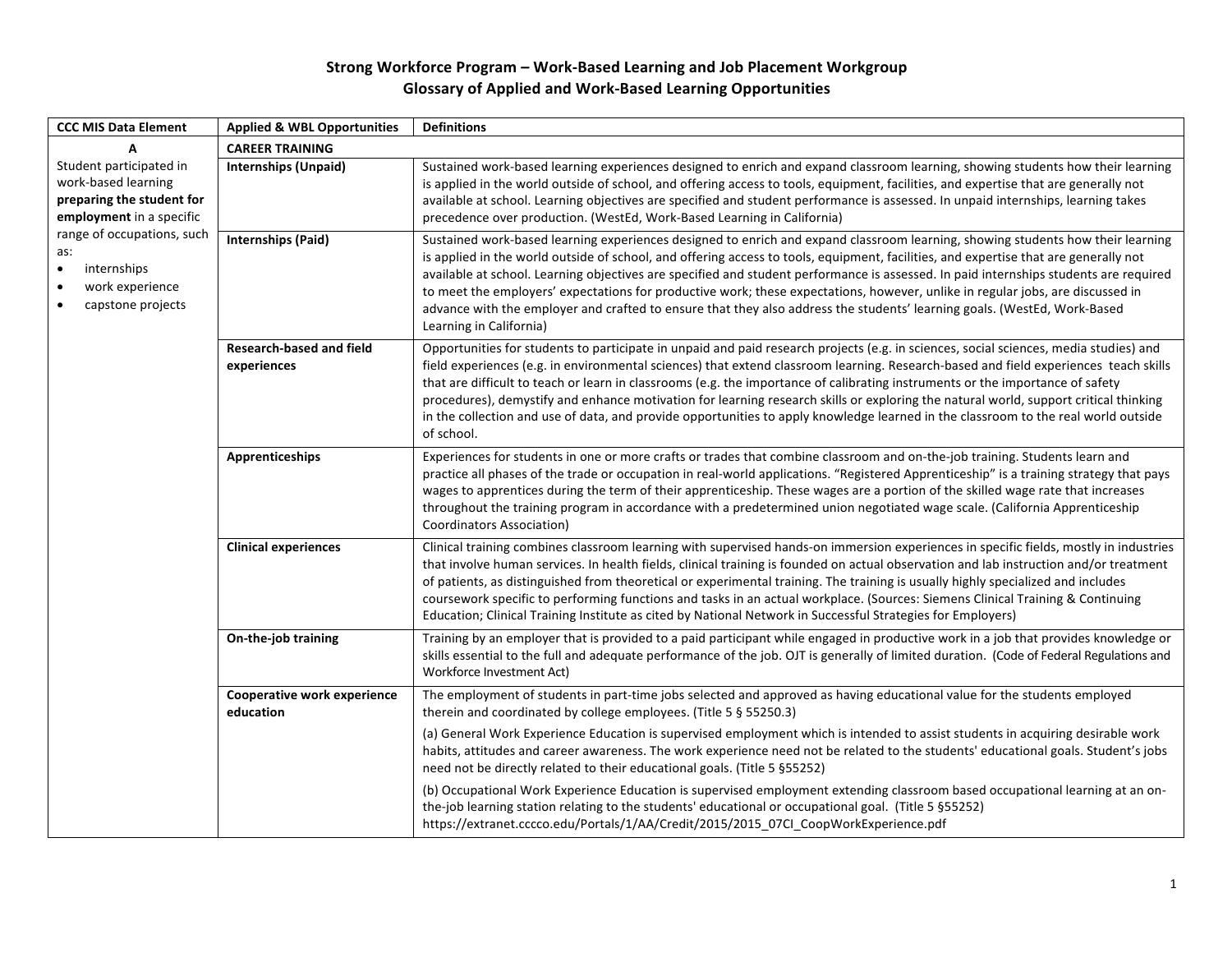| <b>CCC MIS Data Element</b>                                                                                                                                                                                                                                                                                                                                           | <b>Applied &amp; WBL Opportunities</b>                           | <b>Definitions</b>                                                                                                                                                                                                                                                                                                                                                                                                                                                                                                                                                                                                                                                                                                                                                                                                                                                                                                                                              |  |
|-----------------------------------------------------------------------------------------------------------------------------------------------------------------------------------------------------------------------------------------------------------------------------------------------------------------------------------------------------------------------|------------------------------------------------------------------|-----------------------------------------------------------------------------------------------------------------------------------------------------------------------------------------------------------------------------------------------------------------------------------------------------------------------------------------------------------------------------------------------------------------------------------------------------------------------------------------------------------------------------------------------------------------------------------------------------------------------------------------------------------------------------------------------------------------------------------------------------------------------------------------------------------------------------------------------------------------------------------------------------------------------------------------------------------------|--|
| B                                                                                                                                                                                                                                                                                                                                                                     | <b>CAREER PREPARATION</b>                                        |                                                                                                                                                                                                                                                                                                                                                                                                                                                                                                                                                                                                                                                                                                                                                                                                                                                                                                                                                                 |  |
| Student participated in<br>work-based learning<br>allowing the student to<br>apply learning through<br>practical experience and<br>interaction with<br>professionals from<br>industry and the<br>community outside of<br>school, such as:<br>job shadows<br>service learning<br>$\bullet$<br>class projects or<br>$\bullet$<br>challenges<br>mentorships<br>$\bullet$ | <b>Capstone projects</b>                                         | Projects involving a process in which students pursue independent research or work on a question or problem of their choice,<br>engage with the scholarly debates in the relevant disciplines, and $-$ with the guidance of faculty and industry mentors $-$ produce a<br>substantial paper or product that reflects a deep understanding of the topic                                                                                                                                                                                                                                                                                                                                                                                                                                                                                                                                                                                                          |  |
|                                                                                                                                                                                                                                                                                                                                                                       | Job shadowing (individual)                                       | Opportunities for students to spend time with a worker on the job, observing actual workplace tasks in order to explore a potential<br>career interest. (ERIC Thesaurus) Job shadows may involve applied learning if there is sufficient time and advance preparation with<br>the employer and instructor.                                                                                                                                                                                                                                                                                                                                                                                                                                                                                                                                                                                                                                                      |  |
|                                                                                                                                                                                                                                                                                                                                                                       | <b>Mentorships with industry</b><br>professionals                | One-to-one relationships between students and more experienced professionals in chosen fields of interest to explore career and<br>related issues. Career mentors foster the student's development by providing challenges, encouragement, guidance, and resources.<br>(U.S. Congress, Office of Technology Assessment)                                                                                                                                                                                                                                                                                                                                                                                                                                                                                                                                                                                                                                         |  |
|                                                                                                                                                                                                                                                                                                                                                                       | <b>Service learning</b>                                          | A teaching and learning strategy that integrates meaningful community service with instruction and reflection to enrich the learning<br>experience, teach civic responsibility, and strengthen communities. (Learn and Serve America National Service Learning<br>Clearinghouse and Mesa College)                                                                                                                                                                                                                                                                                                                                                                                                                                                                                                                                                                                                                                                               |  |
|                                                                                                                                                                                                                                                                                                                                                                       | Volunteering/<br>community service                               | Voluntary service activities that may or may not be connected to classroom curriculum, but which offer opportunities for exploring<br>careers and learning by doing real work.                                                                                                                                                                                                                                                                                                                                                                                                                                                                                                                                                                                                                                                                                                                                                                                  |  |
|                                                                                                                                                                                                                                                                                                                                                                       | <b>Simulated workplace</b><br>experience                         | Work-based learning activities that simulate work environments. Examples include automotive or culinary programs in which<br>sustained industry involvement allows student to develop and apply their skills in the context of industry standards and<br>expectations. Simulated experiences may be valuable when experiences in real work settings are not possible, due to logistical or<br>other constraints. (WestEd, Work-Based Learning in California)                                                                                                                                                                                                                                                                                                                                                                                                                                                                                                    |  |
| $\mathbf{C}$                                                                                                                                                                                                                                                                                                                                                          | <b>CAREER AWARENESS AND EXPLORATION</b>                          |                                                                                                                                                                                                                                                                                                                                                                                                                                                                                                                                                                                                                                                                                                                                                                                                                                                                                                                                                                 |  |
| Student participated in<br>work-based learning<br>allowing the student to<br>build awareness of the<br>variety of careers<br>available, begin<br>identifying areas of<br>interest, and explore<br>career options, such as:<br>guest speakers<br>company tours<br>$\bullet$<br>field trips<br>$\bullet$<br>career fairs<br>$\bullet$<br>mock interviews                | Student-run commercial or<br>social enterprises                  | Enterprises that produce goods or services for sale or use to people other than the students involved. Examples include student run<br>cafes or video production studios that serve clients and generate revenue. Social enterprises focus on social rather than commercial<br>activity. Examples include community planning projects or energy auditing for local residents. Social enterprises differ from<br>traditional service learning in that students may offer their service as a team, much like a consulting firm, in contrast to participating<br>individually in existing activities offered by non-profit organizations or community initiatives. As "social entrepreneurs," students<br>diagnose problems and propose solutions, and thereby build research and project management skills, as well as content knowledge.<br>Social enterprises may also be called "community-based projects." (Stern and McCoy, Social Enterprises for Learning) |  |
|                                                                                                                                                                                                                                                                                                                                                                       | Classroom projects or<br>challenges with industry<br>involvement | Substantial classroom projects or challenges in which industry representatives provide guidance in design and implementation as<br>well as assessment or feedback. Examples include robotics projects supported by local engineers or construction projects supported<br>by local union representatives. Industry-informed projects can be useful when logistics or other constraints make workplace<br>placements difficult. Classroom challenges, sometimes use for formative assessment purposes, may include problems to solve or<br>student competitions juried by employers.                                                                                                                                                                                                                                                                                                                                                                              |  |
|                                                                                                                                                                                                                                                                                                                                                                       | Informational interviews with<br>industry professionals          | Opportunities for students to make contact with business/industry representatives for telephone or in-person interviews, lasting<br>approximately 15 minutes to an hour, to explore opportunities in a given career area or occupation, the skills and education<br>required for entry and success, the long-term growth potential, and, often, the career path taken by the representative in arriving at<br>his/her current position.                                                                                                                                                                                                                                                                                                                                                                                                                                                                                                                         |  |
|                                                                                                                                                                                                                                                                                                                                                                       | <b>Guest speakers</b>                                            | A person invited to a gathering to give a presentation. Guest speakers provide an opportunity for students to hear firsthand<br>about a particular occupation, the necessary preparation and required knowledge the occupation requires, and other interesting<br>information from a current practitioner in that field. (www.ode.state.or.us/teachlearn/certificates/diploma/guest-speaker.pdf)                                                                                                                                                                                                                                                                                                                                                                                                                                                                                                                                                                |  |
|                                                                                                                                                                                                                                                                                                                                                                       | Industry speakers/<br>presentations                              | Opportunities for representatives from industry to discuss careers and trends in their fields, skills required, education required, and<br>their own career paths.                                                                                                                                                                                                                                                                                                                                                                                                                                                                                                                                                                                                                                                                                                                                                                                              |  |